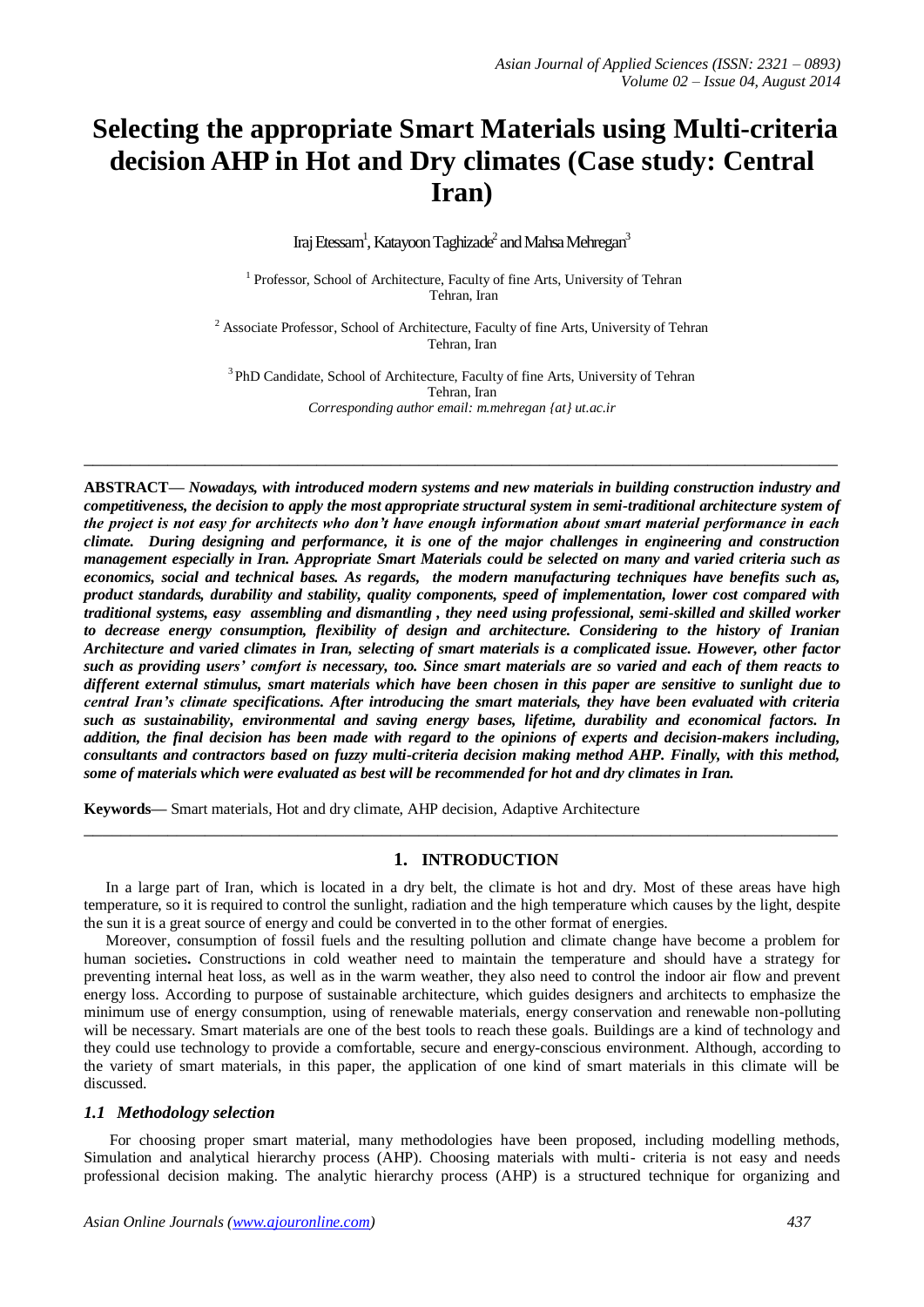analysing [complex decisions,](http://en.wikipedia.org/wiki/MCDA) based on [mathematics](http://en.wikipedia.org/wiki/Mathematics) and [psychology.](http://en.wikipedia.org/wiki/Psychology) It was developed by [Thomas L. Saaty](http://en.wikipedia.org/wiki/Thomas_L._Saaty) in the 1970s [1]. In AHP process there are some alternatives (here these are smart materials) that will be evaluated with some criteria (such as adaptive criteria, saving energy and other sustainable criteria). At the end the evaluated materials will be presented for designers and architects.

## *1.2 Order allocation*

In the process of choosing proper smart materials, after first level (choosing smart material who are sensitive to light stimuli), the most important criteria should be selected. By analyzing the hot and dry climates (in Iran) and users' needs for having comfortable living, the most criteria will be determined. In next level, the materials that are in this group will be evaluated with certain criteria such as sustainable architecture, climate factors, saving energy, materials potential, etc.

### **2. Problem Description**

In the past, materials were used only as a tool to construct. But today there are different expectations about materials; they are not only a means of construction, but also the response of users' needs. On the other hand, the demands of users in each climate can be different. In Iran, most parts of dry and hot areas are located in the east and the central part. Winters in these regions, are very cold and summers are very hot. Rainfall is very low and temperature difference between day and night is enormous. So, the materials which are used in these weather conditions should vary with the other ones. Although, a variety of smart materials is enormous, but selected smart materials in this research, should have proper response to one or more external stimulus and had to providing users convenient, other necessary factors (such as cost estimates, availability of materials, reducing energy consumption, harmony with the environment and culture).

Therefore, selecting the proper materials for these climates becomes crucial. This study proposes a model to handle proper order based on potential materials ranking.

# **3. AHP methodology**

The application of advanced technologies, based on smart materials, has the capacity to significantly improve the sustainability of buildings by focusing on phenomena and not on material artefact [2].

The method of AHP is based on three principles: the model constructs pairwise comparisons of criteria, finding the weight of each criterion and determining the preferred alternatives. In the first step, a complex decision problem will construct as a hierarchy [3]. The hierarchy of at least three levels: the general purpose of the question above (goal), in mid-level, multiple criteria which will evaluate alternatives (criteria) and decision alternatives at the bottom (alternative). In the process of evaluation, method of AHP modeling is considered three important keys (Fig. 1).

1–Goal: the purpose of the assessment and evaluation.

2–Alternatives: options proposed to evaluate and compare with the each other's.

3-Criteria: the criteria for evaluation, that each of them can have one or more sub criteria.

After analyzing the hierarchical structure, the second stage is to compare alternatives with specific criteria. For this level, for converting the quality to quantity, the importance intensity is shown by number (Table 1). Then, paired judgment begins at the second level and finishes at the lowest level where all the alternatives are there. In this process, every two alternative due to their impact will compare with one criterion as pairwise comparison. Multiple



**Figure 1:** General hierarchy for Smart materials selected.

 **Table 1:** The fundamental scale of absolute numbers [4].

| Intensity of   | definition                             |
|----------------|----------------------------------------|
| importance     |                                        |
|                | Equal Importance                       |
| $\overline{c}$ | Weak or slight                         |
| 3              | Moderate importance                    |
|                | Moderate plus                          |
| 5              | Strong importance                      |
| 6              | Strong plus                            |
|                | Very strong or demonstrated importance |
| 8              | Very, very strong                      |
| Q              | Extreme importance                     |
|                |                                        |

pairwise comparisons are performed according to the following scale [3].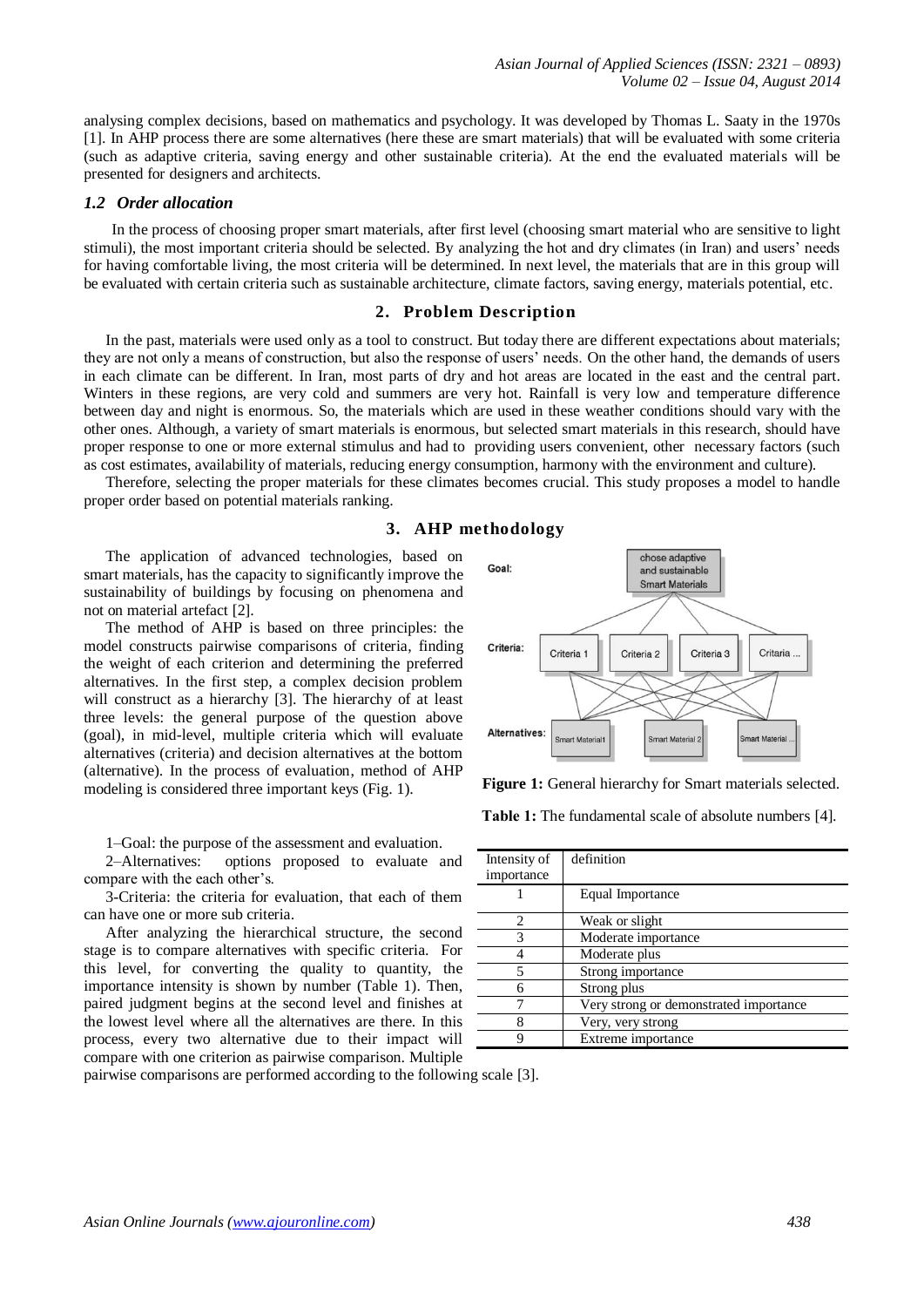| Type of smart material |                   | <b>INPUT</b>                                                | <b>OUTPUT</b>                    | <b>EXPECTATIONS</b>                     |  |
|------------------------|-------------------|-------------------------------------------------------------|----------------------------------|-----------------------------------------|--|
|                        | Thermochromics    | Temperature difference                                      | Color change                     | Control of solar radiation transmitting |  |
|                        | Electrochromics   | Electric potential difference<br>and Temperature difference | Color change                     | Control of solar radiation transmitting |  |
|                        | Liquid crystals   | Electric potential difference<br>and Temperature difference | Color change                     | Control of solar radiation transmitting |  |
| changing<br>Property   | Photochromic      | Radiation (Light)                                           | Color change                     | Control of solar radiation transmitting |  |
|                        | Thermotropic      | Temperature difference                                      | Color change                     | Control of solar radiation transmitting |  |
| Exchange Energy        | Thermoluminescent | Temperature difference                                      | light                            | Control of interior heat generation     |  |
|                        | Thermostrictive   | Temperature difference                                      | Transformation                   | Control of conductive heat transfer     |  |
|                        | Photostrictive    | Radiation (Light)                                           | Transformation                   | Control of conductive heat transfer     |  |
|                        | Phosphorescence   | Radiation (Light)                                           | light                            | Use of saved light                      |  |
|                        | Photoluminescent  | Radiation (Light)                                           | light                            | Control of interior heat generation     |  |
|                        | Photovoltaic      | Radiation (Light)                                           | Electric potential<br>difference | Control of conductive heat transfer     |  |
|                        | Photoelectric     | Radiation (Light)                                           | Electric potential<br>difference | Control of conductive heat transfer     |  |

**Table 2:** Smart materials with similar stimuli, which are chosen for evaluation [5].

# *3.1. Goal*

To enhance building's respond and comfort, firstly the smart materials should be classified in commercially world. As is clear from the title, the goal of this research is to provide the most appropriate smart materials for dry and hot climate in Iran due to Iranian architectural factors.

## *3.2. Alternatives*

"Smart, intelligent, selective, adoptive and active" all of them are attributed to the materials that can respond to the outer stimulus [5]. Smart materials properties are designed to have active property-changing and energy-exchanging, they can respond intelligently to external stimulus and external conditions [6]. In these two types, with different input (stimuli) smart materials can have different output (property changing or energy exchanging).

In this research, due to variety smart materials and their behaviour, the group of smart materials are selected which sensitive to light, radiation and temperature stimulus, although some of them have ability to respond to more than light stimuli (table2):

In type 1 (property changing): *Photochromic, Thermochromic, Electrochromic, Liquid crystal.* In type 2 (exchange energy): *Photovoltaic, Photoluminescent, Thermoluminescent, Phosphorescence, Photostrictive, Thermostrictive.*

# *3.3. Criteria*

The Smart materials selection process is based on the AHP model, which is consisted the numbers of smart materials that will be evaluated in terms of multiple Criteria. For finding the suitable smart materials, having specific criteria is necessary for comparison them. In this paper, smart materials are selected according to the purpose goal (Tabale3), to rank this group of smart materials to use in the construction projects in hot and dry climate.

## *3.4. Gathering process of comments*

The validation of making decisions in the AHP method is dependent on the questionnaire (in terms of quality and quantity). The questionnaire is set and completed; with the help of a team of professionals, individuals and organizations that have effects on the decision-making process, and planning. According to the questionnaire and collected information from trusted sources, pair-wise comparison matrix tables are regulated. The collected information on the selection of the preferred options, the questionnaires was designed and expert opinions were collected.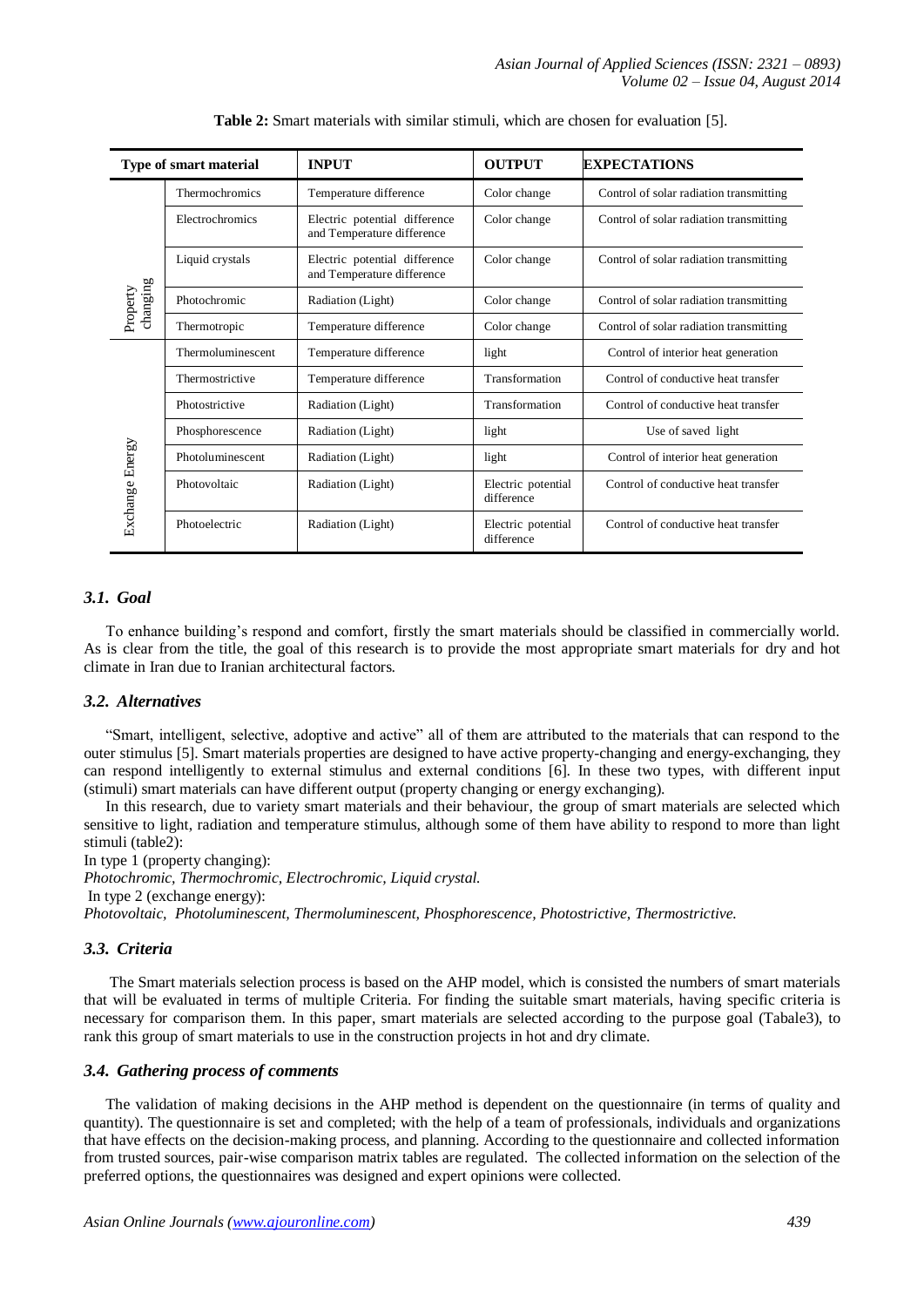| <b>Category of</b><br>criteria | Sub-criteria                                  | <b>Description</b>                                                                                                                                                                                                                                                                                                                                                                                                                                                    |  |  |  |
|--------------------------------|-----------------------------------------------|-----------------------------------------------------------------------------------------------------------------------------------------------------------------------------------------------------------------------------------------------------------------------------------------------------------------------------------------------------------------------------------------------------------------------------------------------------------------------|--|--|--|
| <b>Climate</b>                 | Optical transmittance                         | Control the amount of incoming sunlight into building,<br>and using the light source to exchange to type energy.                                                                                                                                                                                                                                                                                                                                                      |  |  |  |
|                                | Thermal transmittance                         | Controlling heat transformation in hot-dry climate in day<br>and night, (temperature difference in day and night is<br>enormous).                                                                                                                                                                                                                                                                                                                                     |  |  |  |
|                                | Thermal absorption                            | Reduce heat absorption during the day in order to control<br>the temperature inside the space.                                                                                                                                                                                                                                                                                                                                                                        |  |  |  |
| <b>Saving Energy</b>           | Solar radiation transmitting<br>control       | Control the sunlight into spaces in order to control the<br>temperature and reduce energy consumption.                                                                                                                                                                                                                                                                                                                                                                |  |  |  |
|                                | Reduce cost for user in long<br>time          | Reduce Energy costs of users.                                                                                                                                                                                                                                                                                                                                                                                                                                         |  |  |  |
|                                | Control of interior heat<br>generation        | Control of the internal temperature and prevent to reduce<br>or increase in temperature.                                                                                                                                                                                                                                                                                                                                                                              |  |  |  |
|                                | Reduction in fossil fuel<br>consumption       | Reducing fossil energy by using compensable energies                                                                                                                                                                                                                                                                                                                                                                                                                  |  |  |  |
| <b>Utilization</b>             | Maintainability                               | The ability to modify the system and conveniently the<br>system and extend it in future.                                                                                                                                                                                                                                                                                                                                                                              |  |  |  |
|                                | Simplicity                                    | Those attributes of the software products that provide<br>maintenance and implementation of the functions in the<br>most understandable manner and also ease for using.                                                                                                                                                                                                                                                                                               |  |  |  |
|                                | Supportability                                | It refers to the ability of technical support personnel to<br>install, configure, and monitor computer products,<br>identify exceptions or faults, and provide hardware or<br>software maintenance in pursuit of solving a problem<br>and restoring the productive into service. Incorporating<br>serviceability facilitating features typically results in<br>more efficient product maintenance and reduces<br>operational costs and maintains business continuity. |  |  |  |
|                                | Economic and Affordability<br>cost            | The expense of the building, maintaining, and operating<br>the system.                                                                                                                                                                                                                                                                                                                                                                                                |  |  |  |
| <b>Architectural</b>           | for buying smart materials<br>Control of view | Having the suitable windows for better visibility and<br>view whilst inside of building is not visible from outside.                                                                                                                                                                                                                                                                                                                                                  |  |  |  |
|                                | Harmony with Current Iranian<br>Architecture  | Control and Having the harmony with contemporary<br>architecture with it, while these groups of smart<br>materials should not have any bad effect on the<br>architectural face of Iran's past.                                                                                                                                                                                                                                                                        |  |  |  |
| <b>Performance</b><br>criteria | Runtime                                       | A system's ability to adapt to an increase in user<br>requests, in short time.                                                                                                                                                                                                                                                                                                                                                                                        |  |  |  |
|                                | Lifetime                                      | The period of time that the product is alive before<br>retirement.                                                                                                                                                                                                                                                                                                                                                                                                    |  |  |  |
|                                | Harmony with environment                      | Usability includes matters of completeness, correctness,<br>compatibility, as well as friendly environmental<br>materials.                                                                                                                                                                                                                                                                                                                                            |  |  |  |
|                                | Availability and satisfaction                 | The level of human satisfaction from using the system.<br>Take advantage and availability of smart materials is<br>one of the other of criteria for consumers                                                                                                                                                                                                                                                                                                         |  |  |  |

### **Table 3:** Common Quality Attributes with brief description [7].

## *3.5. Calculation of the consistency of matrix*

Each smart material have been measured and marked in previous steps, the intensity important of each material is marked by 9 different levels with every Criteria. The process of selecting Smart materials is based on the AHP model which consists of a number of smart materials that are evaluated in terms of multiple Criteria. For comparing Criteria and alternatives to each other, relative concept must have changed to the quantity. Then, this numbers are set in a matrix. In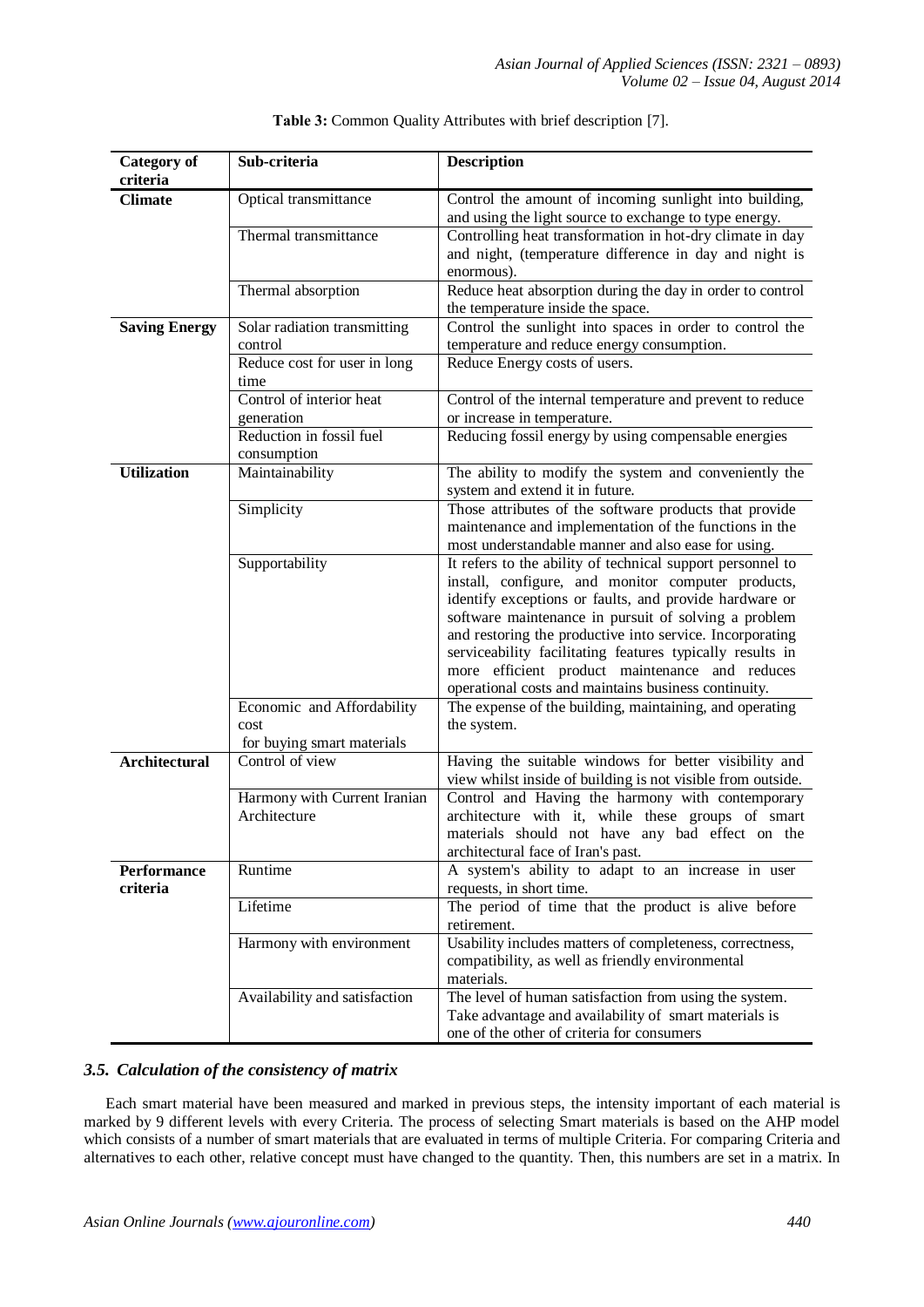the matrix of pair-wise comparison, the amount of each element indicates the degree of importance of each criteria of the row to the columns.

In each matrix, each sub-criterion has been compared to each other to realizing the weight of each main criterion. It should be mentioned that this matrix, is the result of geometric mean of the various decision makers' views with assuming equal decision-making power. In this paper, one of the approximate methods (arithmetic mean method) has been used to calculate the weight matrix [7].

|  | <b>Table 4:</b> Pair-wise comparison matrix; main criteria. |  |  |
|--|-------------------------------------------------------------|--|--|
|  |                                                             |  |  |

| <b>Table 5:</b> The value of each sub-criterion |
|-------------------------------------------------|
|-------------------------------------------------|

| criteria      | value percent |
|---------------|---------------|
| Saving energy | 30.1%         |
| Climate       | 26.5%         |
| Utilization   | 15.9%         |
| Architectural | 8.9%          |
| Performance   | 18.6%         |

In addition, the value of each sub-criteria of main criterion is measured in a separate matrix. So, the value of each sub-criteria are obtained in separate matrices. At the end, the value of each criteria and sub-criteria are shown with percentage (Table 4&5).

Finally, with respect to the weight of each criteria and sub-criteria, smart materials are compared. As shown in chart1, the weight of each smart material is indicated in each criterion.

### *3.6. Sensitivity Analysis*

The major limitations of this study are related on literature review limitation that will be affected on the decision method procedure. These are such as, lack of practical experience, lack of literature support, the

| Criteria             | Sub-criteria                                                  | value   |
|----------------------|---------------------------------------------------------------|---------|
|                      |                                                               | percent |
| <b>Saving Energy</b> | Solar radiation<br>transmitting                               | 19.8%   |
|                      | control                                                       |         |
|                      | Reduce cost for user in long time                             | 45.1%   |
|                      | interior<br>Control<br>of<br>heat<br>generation               | 25.7%   |
|                      | in<br>fossil<br>Reduction<br>fuel<br>consumption              | 9.4%    |
| Climate factors      | Control optical transmittance                                 | 19.8%   |
|                      | Control thermal transmittance                                 | 45.1%   |
|                      | Control thermal absorption                                    | 25.7%   |
| Utilization          | Maintainability                                               | 24.4%   |
|                      | Simplicity                                                    | 9.8%    |
|                      | Supportability                                                | 24.4%   |
|                      | Economic and Affordability cost<br>for buying smart materials | 45.5%   |
| Architectural        | Control of view                                               | 66.7%   |
|                      | Harmony with Current Iranian<br>Architecture                  | 33.3%   |
| Performance          | Runtime                                                       | 12.1%   |
| criteria             | Lifetime                                                      | 43.1%   |
|                      | Harmony with environment                                      | 26.7%   |
|                      | Availability and satisfaction                                 | 18.1%   |

**Chart 1:** Smart materials are evaluated in each criterion.



limitation of time and the rapid advancement of technology and innovation of smart materials. So sensitivity in AHP could increase by these limitations. Sensitivity analysis indicates that how the opinion of decision-makers can have effect on criteria weights, and therefore how the rank obtained by this method (AHP) could be changed. Due to table 6, the value of some materials is exactly as the others' or very close, so this table indicates that how, the opinion and decision of professional person are important and can effect on the smart materials' rank. For example, the rank of Liquid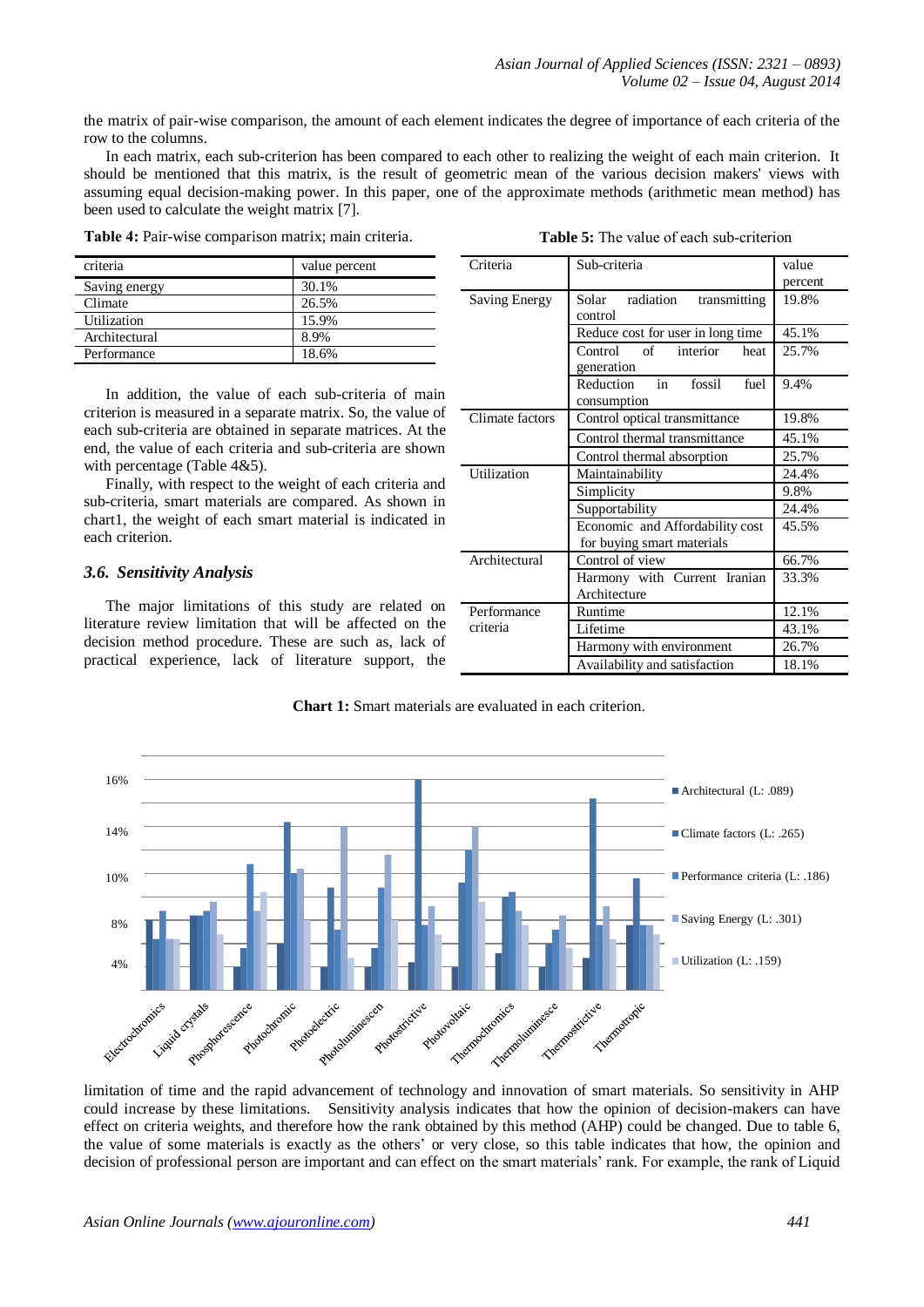crystal, Phosphorescence and Thermotropic could change if the value of criteria changes (it shows the sensitivity of professional decisions).

| Criteria              | Saving | Climate | Utilization | Architectura | Performanc | Score % | Rank |
|-----------------------|--------|---------|-------------|--------------|------------|---------|------|
|                       | Energy |         |             |              | e          |         |      |
| Criteria Weight       | 30.1%  | 26.5%   | 15.9%       | 8.9%         | 18.6%      |         |      |
| Photochromic          | 0.105  | 0.139   | 0.097       | 0.096        | 0.114      | 11.4%   |      |
| Photovoltaic          | 0.137  | 0.087   | 0.120       | 0.054        | 0.136      | 11.3%   | 2    |
| Photostrictive        | 0.071  | 0.166   | 0.076       | 0.064        | 0.059      | 9.4%    | 3    |
| Thermostrictive       | 0.069  | 0.153   | 0.072       | 0.074        | 0.059      | 9%      | 4    |
| Photoelectric         | 0.140  | 0.082   | 0.041       | 0.052        | 0.057      | 8.2%    | 5    |
| Photoluminescent      | 0.115  | 0.035   | 0.098       | 0.049        | 0.096      | 8%      | 6    |
| <b>Thermochromics</b> | 0.065  | 0.076   | 0.085       | 0.077        | 0.094      | 7.9%    | 7    |
| Liquid crystals       | 0.071  | 0.057   | 0.076       | 0.155        | 0.074      | 7.7%    | 8    |
| Phosphorescence       | 0.066  | 0.035   | 0.136       | 0.049        | 0.113      | 7.7%    | 8    |
| Thermotropic          | 0.051  | 0.091   | 0.080       | 0.135        | 0.061      | 7.7%    | 8    |
| Electrochromics       | 0.043  | 0.043   | 0.066       | 0.147        | 0.078      | 6.5%    | 9    |
| Thermoluminescent     | 0.066  | 0.037   | 0.053       | 0.047        | 0.058      | 5.3%    | 10   |

**Table 6:** The Smart materials' final rank; according to criteria.

# **4. DISCUSSION**

In the result section, it presents a multi decision selection process, which is supported by sufficient data and information and effective mathematical method, AHP.

A precondition of selecting proper smart materials is collecting a number of new materials that are more known for using or offer to use. So, in this paper, 12 smart materials are selected and classified in 2 groups which are based on their property responds (change property, exchange energy). Then each smart material is measured with sub-criteria (Table 5), so by determining the value of each sub-criterion, the importance of main criteria will be define. The AHP model is a proper model that can consider the problems that always designers and architects face with them. Some researchers have investigated this area before, but by comparison between some similar researches, this study would have three advantages:

First, because of the variety of smart materials, in this research, they have been chosen with specific input and are classified by their properties and responds.

Second, a special point of this research is that, this group of smart materials has been categorized by their respond to hot and dry climate and other different factors. In the AHP method, many different and important criteria due to buildings and users' needs could be chosen and selected; it means that this research avoids unnecessary comparison and computation.

Last but not least, this method could be a suitable process for choosing another type of smart material with different criteria for the future research. Also, AHP procedure is a mathematical method that could be understandable for engineers and can make a discussion on positive or negative alternatives' points for them.

# **5. SUMMARY AND CONCLUSION**

Smart materials selecting is the crucial phase in adaptable and sustainable design. Adaption has key role in green and sustainable design where suitable decision is important. The systematic selection process is powered by Analytic Hierarchy Process (AHP) and ends by finding out the most appropriate smart materials for research's target. It would be an effective method with ease of use for Iranian users who lack expertise and experience to find proper smart materials for their buildings in hot and dry climate. In this AHP decision, the efficiency of this method with respect to choosing of smart materials for hot and dry climates is shown and the proper materials were rated due to the most important criteria.

The new materials which have been introduced to the construction industry and building systems are able to meet the quality and quantity of users' needs.

In this process, among the smart materials group which are sensitive to light and radiation (table 2), some of them such as Photochromic, photovoltaic and Photostrictive could have the best response to hot and dry climate users (Table 6), but some of them such as Electrochromic and Thermoluminescent are located at the end of the table because of the importance of other criteria like cost, availability and supporting.

Although this paper has some limitations, it paves a way to continue this research with different research questions and alternatives for the future in so it can covers a wide range of smart materials and variety criteria, it could be available for more researchers and types of materials.